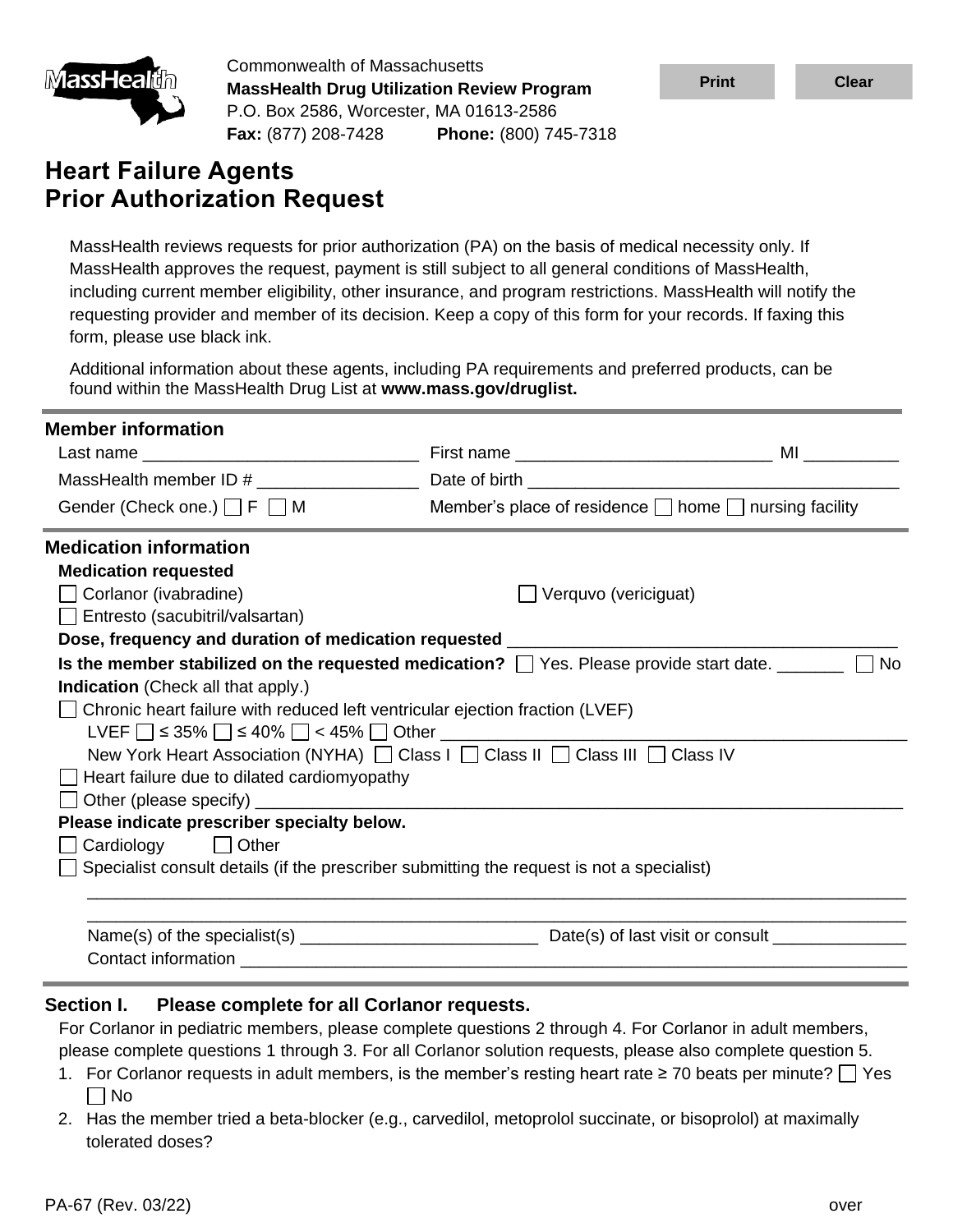|    | Yes. Please list the specific drug name, dose, dates/duration of use, and outcomes below.                                                                             |
|----|-----------------------------------------------------------------------------------------------------------------------------------------------------------------------|
|    |                                                                                                                                                                       |
|    | Did the member experience any of the following? $\Box$ Adverse reaction $\Box$ Inadequate response                                                                    |
|    | Briefly describe the details of adverse reaction or inadequate response. __________________________                                                                   |
|    | No. Please explain why oral beta-blockers are not appropriate for this member. ____________________                                                                   |
| 3. | Has the member tried an angiotensin-converting enzyme inhibitor (ACE-I) or angiotensin receptor blocker<br>(ARB) or angiotensin receptor neprilysin inhibitor (ARNI)? |
|    | Yes. Please list the specific drug name(s), dates/duration of use, and outcomes below.                                                                                |
|    |                                                                                                                                                                       |
|    | Did the member experience any of the following? $\Box$ Adverse reaction $\Box$ Inadequate response                                                                    |
|    | Briefly describe the details of adverse reaction or inadequate response. __________________________                                                                   |
|    |                                                                                                                                                                       |
|    | Did the member experience any of the following? $\Box$ Adverse reaction $\Box$ Inadequate response                                                                    |
|    | Briefly describe the details of adverse reaction or inadequate response. ___________________________                                                                  |
|    |                                                                                                                                                                       |
|    | No. Please explain why an ACE-I, ARB, or ARNI is not appropriate for this member. ________________                                                                    |
|    | 4. For Corlanor requests in pediatric members, does the member have normal sinus rhythm with an elevated<br>heart rate? $\Box$ Yes $\Box$ No                          |
|    | 5. For Corlanor Solution requests, is there a medical necessity for the solution formulation?                                                                         |
|    |                                                                                                                                                                       |
|    | $\blacksquare$ No                                                                                                                                                     |
|    |                                                                                                                                                                       |
|    | Section II. Please complete for Verquvo requests in adult members.                                                                                                    |
|    | 1. Has the member tried an ACE-I, ARB, or ARNI in combination with a beta blocker?                                                                                    |
|    | Yes. Please list the specific drug name(s), dates/duration of use, and outcomes below.                                                                                |
|    |                                                                                                                                                                       |
|    | Did the member experience any of the following? $\Box$ Adverse reaction $\Box$ Inadequate response                                                                    |
|    | Briefly describe the details of adverse reaction or inadequate response. __________________________                                                                   |
|    |                                                                                                                                                                       |
|    | Did the member experience any of the following? $\Box$ Adverse reaction $\Box$ Inadequate response                                                                    |
|    | Briefly describe the details of adverse reaction or inadequate response. __________________________                                                                   |
|    |                                                                                                                                                                       |
|    | No. Please explain contraindication to the use of an ACE-I, ARB, or ARNI in combination with a beta                                                                   |
|    | 2. Has the member had a heart failure hospitalization within six months?                                                                                              |
|    |                                                                                                                                                                       |
|    | 3. Has the member had outpatient IV diuretic therapy for heart failure within three months?                                                                           |
|    | Yes. Date $\_\_\_\_\_\_\_\_\_\_\_\_\_\_\_\_\_\_\_$                                                                                                                    |
|    |                                                                                                                                                                       |